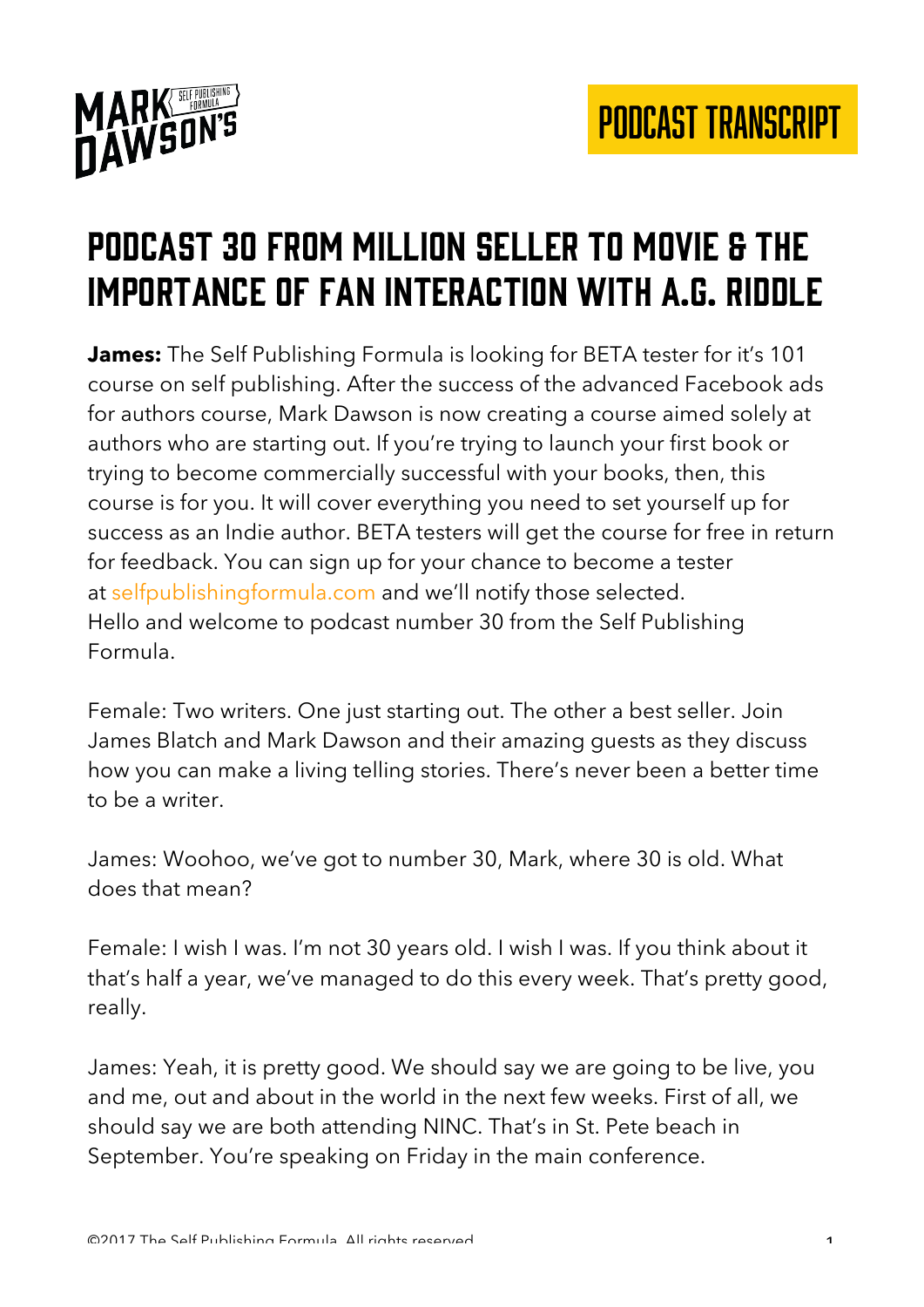

I'm not sure if it's too late to register but, I know that Thursday's open to everybody. The rest of the conference is for NINC membership.

We are going to have a get together for SPF listeners of the podcast and students and anybody who'd like to come along and say hello. About 7:00 in the evening, Wednesday the 21st of September. We will be in the the Sharktooth Tavern on Gulf Boulevard in St. Pete Beach in Florida. Come and say hello. Share a drink with us. Share a drink? You might even get one each. It'll be fantastic to have a chat with you. We know we've got quite a few people coming along so it should be a fun evening. You're going to be speaking, as I say, on Friday. Then, you have been booked somewhere else because you're such an emerging star in this area. Where else are you going? Dublin?

Mark: Emerging?

James: Emerging. Emerged, then, sorry.

Mark: Excuse me. Yes. I will be in Dublin, yes. I don't know much in the way of details yet. It's going to be the 19th of November. More details to come.

James: Dublin, Saturday the 19th of November. If you're in Ireland, that would be a good place to see Mark and listen to Mark and get some of that good advice from him. I've seen him speak. He knows what he's talking about. It's quite impressive. We'd love to see you in Florida, as well. There's been a lot of love, actually, I have to say, in the Facebook group for the podcast this week, which has been brilliant to hear. That people are enjoying it and, as our key thing that we think about before we record every episode, is this going to be of value listening? Time is precious. There are a few podcasts out there and what we don't want is people listening to us waffling. We want people getting something out of it. We've got that today, haven't we? We've got a great guest today.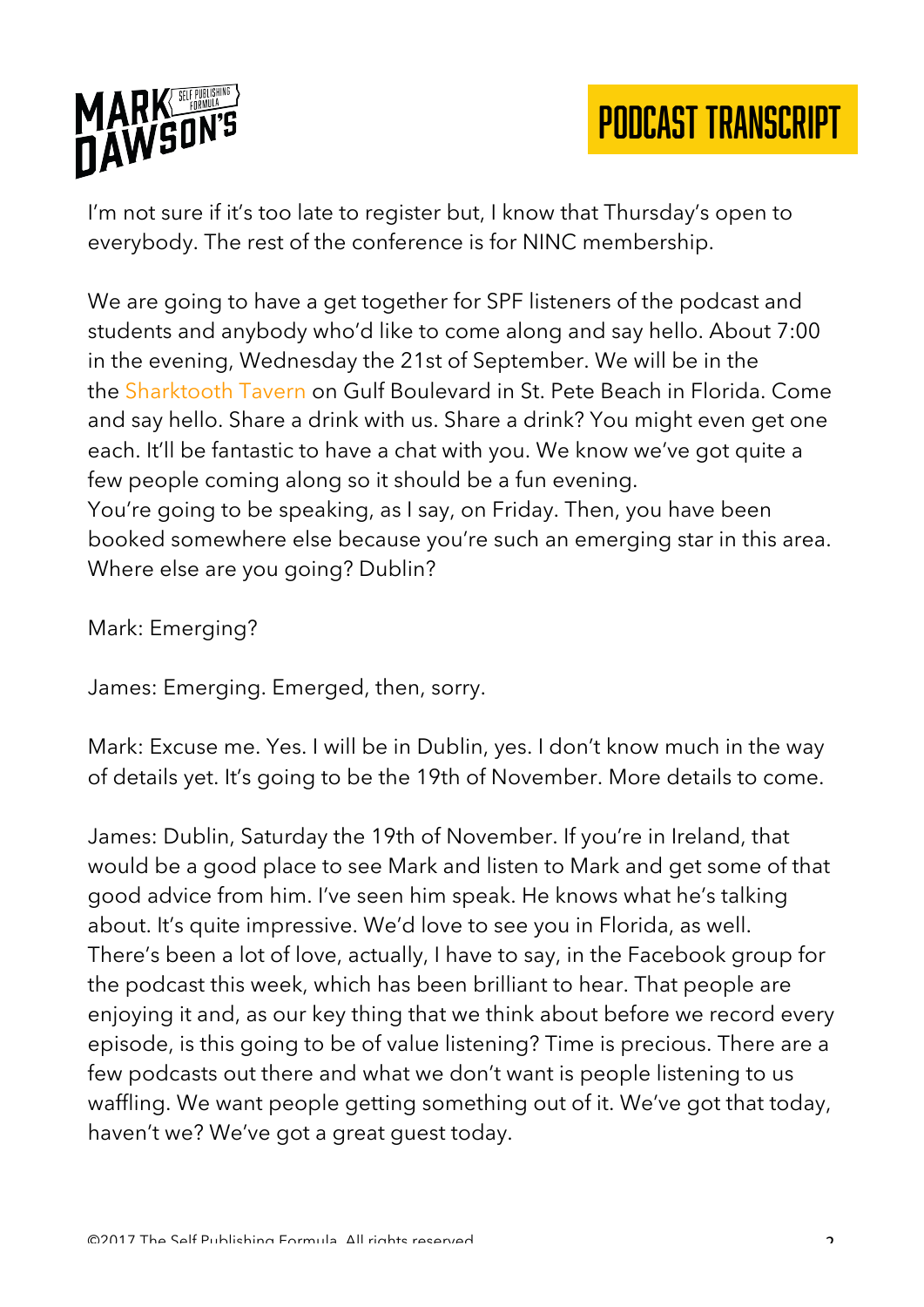

Mark: Yes, Jerry Riddle. The author of The Atlantis Gene. A really smart guy, very good writer. Has written a very, very successful series of books. I think, over a million copies sold. It's pretty to do the math to work out roughly how he has probably made from those books. Film deals, foreign rights, audio, the works. Jerry has covered everything and done a brilliant job doing it.

James: These are not the sort of film deals where it goes on and on and on and on. I need to actually get a film out of the end of it. These are films that are happening now, bought up by big studios.

We should say Jerry is a laconic character, isn't he, Mark? He's very laid back but it's worth listening to, everything that he says.

In terms of his writing, he got there, apparently, quite quickly. Although, when you listen to him in more detail, obviously, there was a little bit more work than, perhaps, he initially let on about, in terms of getting to the level of success he's had. He's had an inspirational amount of quick success.

Mark: He kind of came out of nowhere. As you rightly point out, it's something that he's, obviously, worked extremely hard at. It's like this one is you got to look graceful and serene on the surface but he's paddling like hell underneath.

James: AG Riddle is a polymath who doesn't do a lot of things okay. He does a lot of things right with a series of internet companies behind him, he turned back to fiction writing and in 2013 published The Atlantis Gene. Two more novels in that series followed.

To say they were well received by readers is an understatement. Over a million copies sold in the U. S. Alone and two feature films in development. One with Twentieth Century Fox and one with CBS films. Jerry straddles both traditionally published worlds and Indie publishing, a strong showing in Indie publishing world, as well. Jerry, we're delighted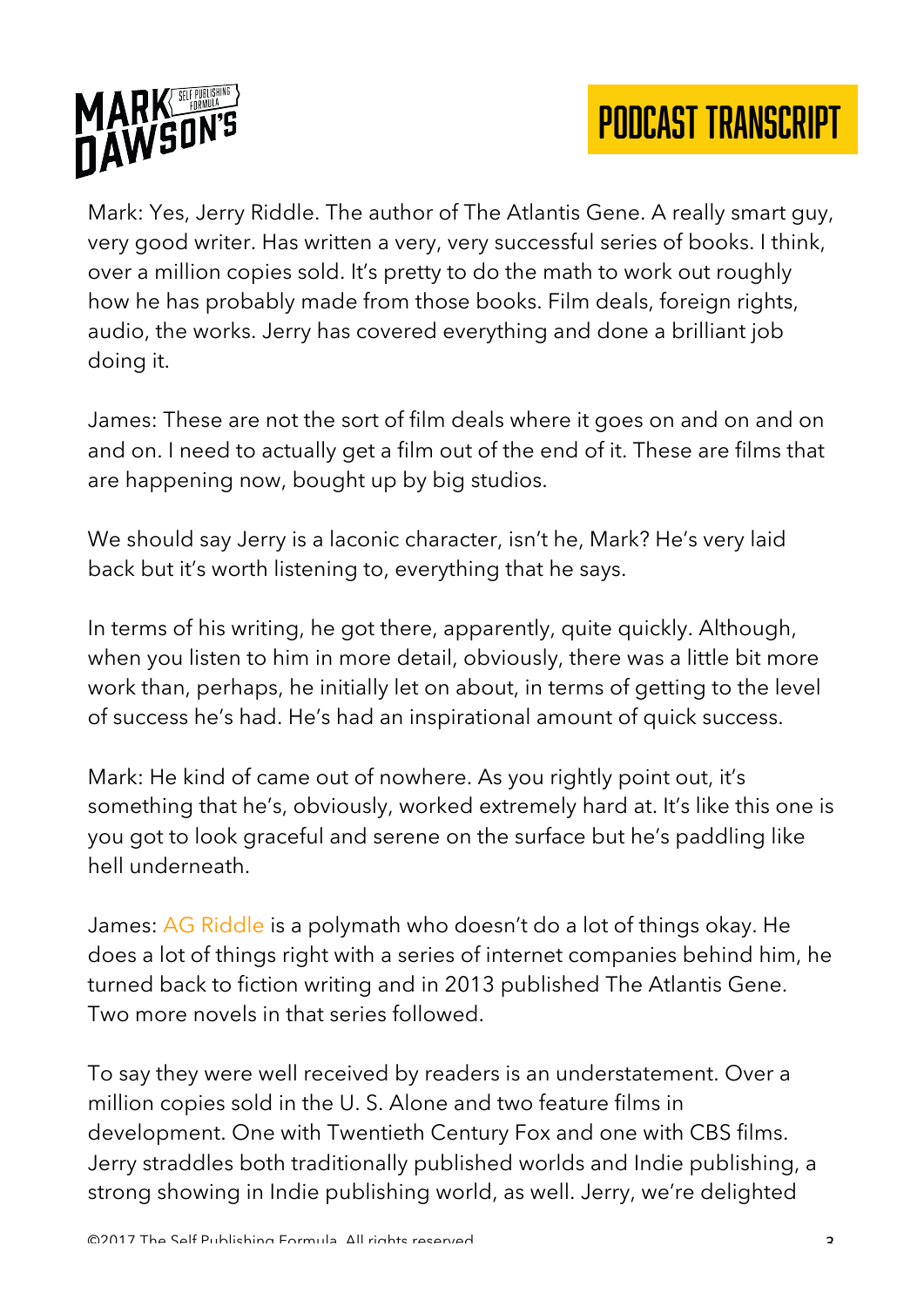

that you've joined us today. Thank you very much for being on the Self Publishing Formula podcast.

Jerry: Thanks for having me.

James: You're a writers writer, I think. A lot of people will be very interested I the writing side of it, so, I'm going to let Mark kick off today. He's a bit of a fan.

Mark: You came out of nowhere and one of the questions that we've had was how did that first book, The Atlantis Gene, blow up? Was is luck or strategic planning or something else?

Jerry: It's a question I get a lot and I don't know if I have a good answer but I'll say what my opinion is. I think that was a book that was very different from everything else out there in terms of self publishing. It was this look that straddled a few genres.

It was a techno-thriller and a science fiction novel at it's heart. It, also, was this action adventure. This mystery novel similar to Dan Brown. It, also, had this romance plot, which I think was not just something that was tangential or a feature.

It really was enough of a part of that story to satisfy a lot of romance readers. I think, science fiction readers liked it. People that liked just Clive Cussler and mystery adventure, action adventure. I think, those, the fact that it was a genre spanning novel, helped it a great deal. I, also, think, the cover and the title and the kind of curb appeal of The Atlantis Gene. There's a reason that Hollywood keeps making sequels. I know we're all kind of unhappy about that but, people tend to curious about something they already know a little something about.

I think Atlantis in the title certainly appealed to a lot of people who have always been curious about it. The Atlantis Gene, I think, as a title, implies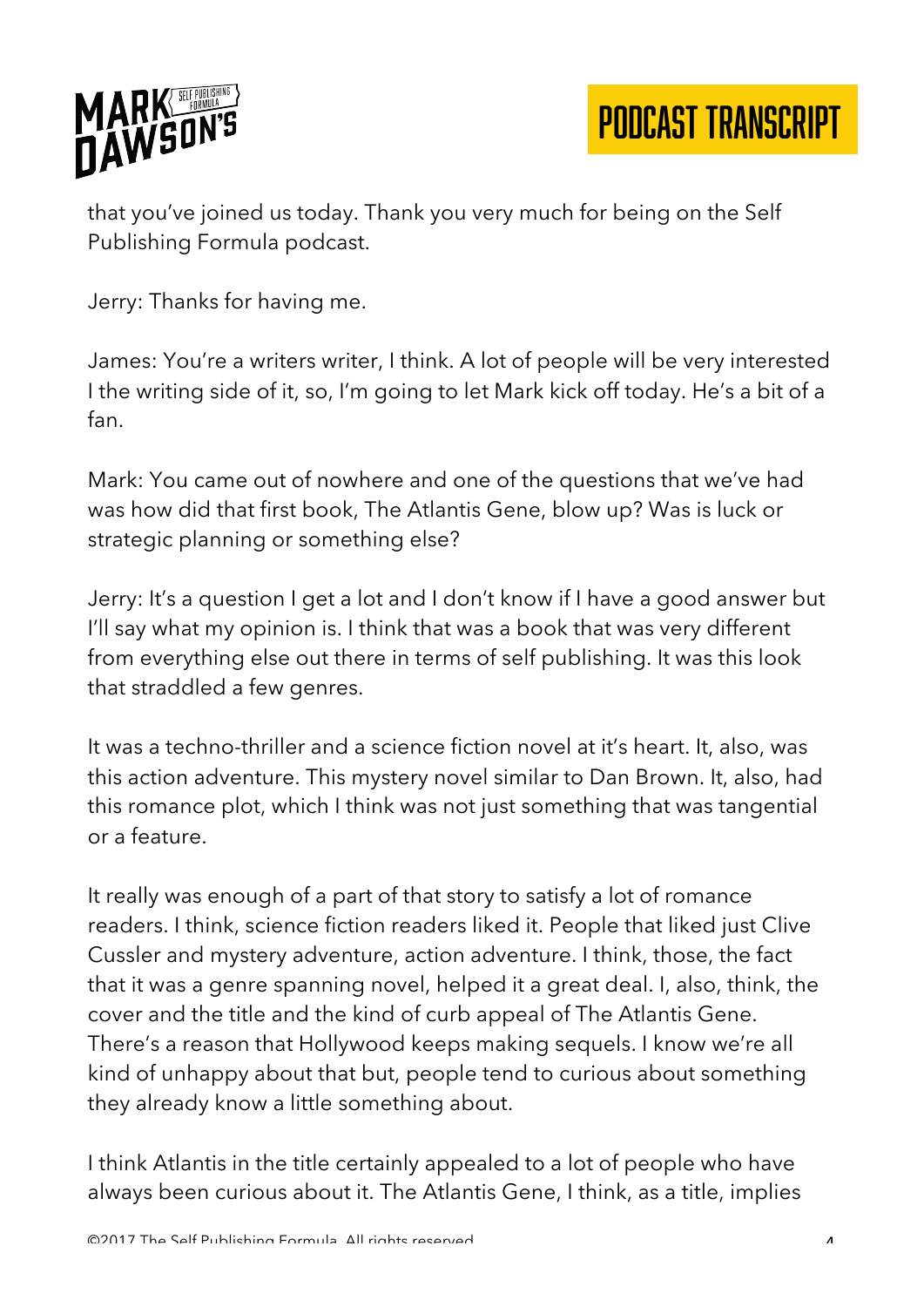

that this book is about something. It offers some sort of intellectual journey and, hopefully, a fast paced adventure. Those are the reasons, I think, it succeeded.

I think that in the Amazon store, people would see it and think, "That's kind of interesting." And they would fire it up. The only thing I would add is that in that first book took me two and a half years to write.

I took a lot of chances and a lot of people hated the book. I think, at the end, there was a critical mass of people that got to the end of that book and they were really excited or thought it was remarkable enough to tell a friend.

I think, if you really want to break out, it's very easy to say write a remarkable novel but I think that, as a new writer, I kind of felt like I had to roll the dice and take some chances and really hit out of the park or strike out at the plate. That's what I wanted to do. Perhaps I got lucky or whatever. I've been incredibly impressed with how well that novel has done. That's a long way to say that I don't know exactly what it was but I think those are, somewhere in there, probably, the reason.

Mark: I remember seeing it in the rankings, right at the top. It did come out of nowhere. I remember thinking the cover was particularly brilliant. I hadn't actually thought about the title before. Now, you explain it like that, it is a genius title because it does touch on lots of different ideas, is very suggestive. It's perfect for the genre, very mysterious. I think it was very clever. Everything came together very, very nicely and it had so many reviews early, as well. Really great reviews seemed to come out of nowhere. It was top of the charts for months, as I seem to remember.

James: How much planning was involved in that, Jerry? How much of that happened organically, for you?

Jerry: In terms of the launch?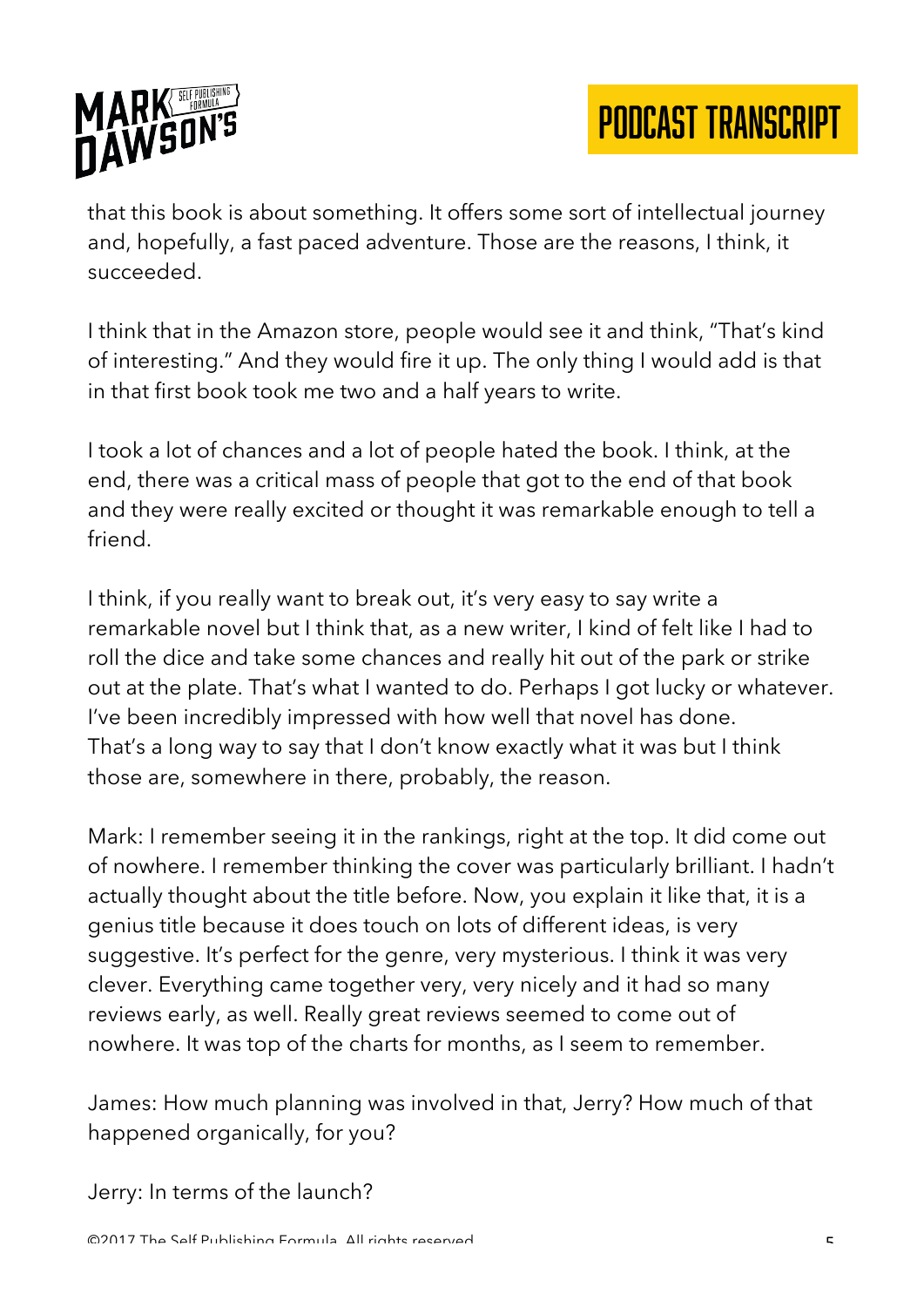

James: The the launch and the word of mouth, obviously, a lot of that's organic, but, how much did you help it along?

Any techniques or tips?

Jerry: I put so much into writing the novel that I didn't really have a launch plan. I just, some of this was naivete, I really thought if I wrote a great novel and just put it out there that things would happen. Yes and no, it happens that way but I really am a firm believer that you've got to have an early critical mass of readers to find this thing. It has to be the right readers. If they get to the end of it and they're really excited and blown away, that's when I think the magic really starts to happen. You get noticed by the Amazon algorithms and the world opens up.

In terms of what I actually did, I wrote this novel over two and a half years. I did the cover. My mom edited it. I did the formatting, myself.

One of the things I did on Amazon is I wrote three descriptions for the novel. I will tell you that was one of the hardest things, really writing a description for that. I still hate doing it.

I put the three up there and the cool thing about self publishing is I picked the one I thought was best and I put it up there and tested it for a day. Then, I put the other one up there. I would split test. The one that was better, I would use that as my description. I would keep tweaking it. I think that helped a lot. That was back when the conventional wisdom is you launch, you get on bookbub or some of these. Finally, eReader News Today accepted me. I spent 18 bucks or something or small amount, because it was a revenue share. You paid them 25% of whatever you made. I didn't make that much. It was nice for someone to say yes. Not much of a launch strategy.

James: I read that in night school that that was the only promotion that you bought. Which is remarkable to see the success that the book had. You're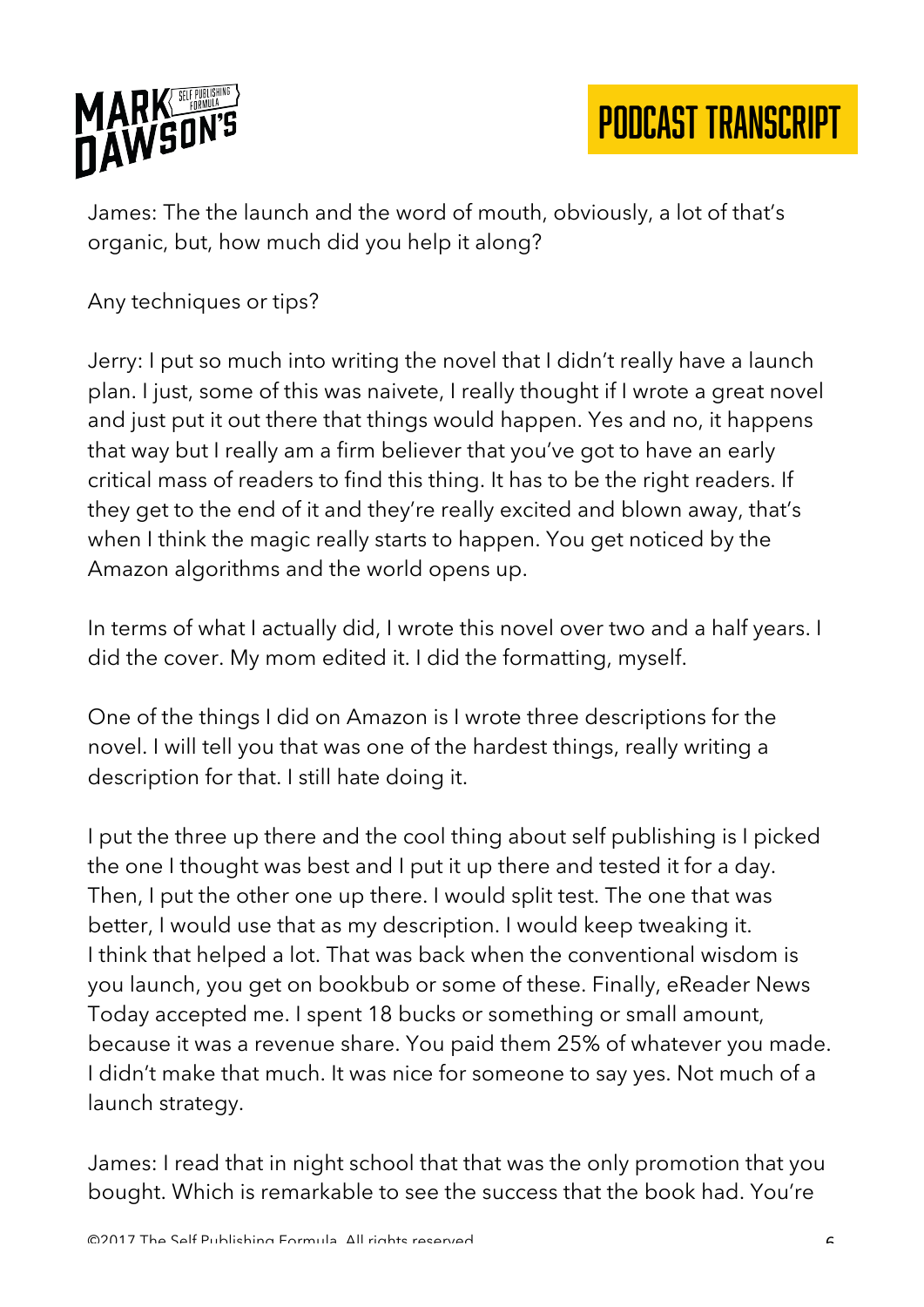

bucking the trend almost at every turn. In that your no bookbub, do the cover yourself, I didn't know that. It's an amazing cover. Congrats on that. Then, you have minimal promo and you still caught lightening. That's really amazing. You said that you were split testing the descriptions. That's interesting and I love doing that, too.

Is that something that's come from your previous history before you took up writing?

Jerry: Yeah, definitely. I really have approached writing the way I approached my business career. I started a company in college with a childhood friend. We started a bunch of them. We started like 12 companies. The vast majority went absolutely nowhere. We always learned something from it.

The biggest lesson out of the start up world was to iterate and to learn from your failures. Those are the companies that really succeed. The ones that take risk, learn from it and have this perspective of "Man, you pick yourself and you go on."

I think it's a lot tougher with writing because in a start up, in a business, you're saying, "Yeah, this is a business." You're going to see a lot of consumers and it won't be for a lot of people but I think with writing you're so personally invested in it. You're emotionally invested in this work of whatever you want to call it, art. To see it get rejected, I think, is very tough. You have to develop a certain amount of mental toughness. That was a big obstacle for me to overcome.

James: Quite a few of our authors and, in fact, Mark's a bit like this himself, aren't you, Mark? Is almost split the day so you have you're writing in the morning or whenever and you do your marketing in the afternoon. That point to try and mentally split yourself away. You do break that emotional link. Otherwise, as you say, you can't really be in business.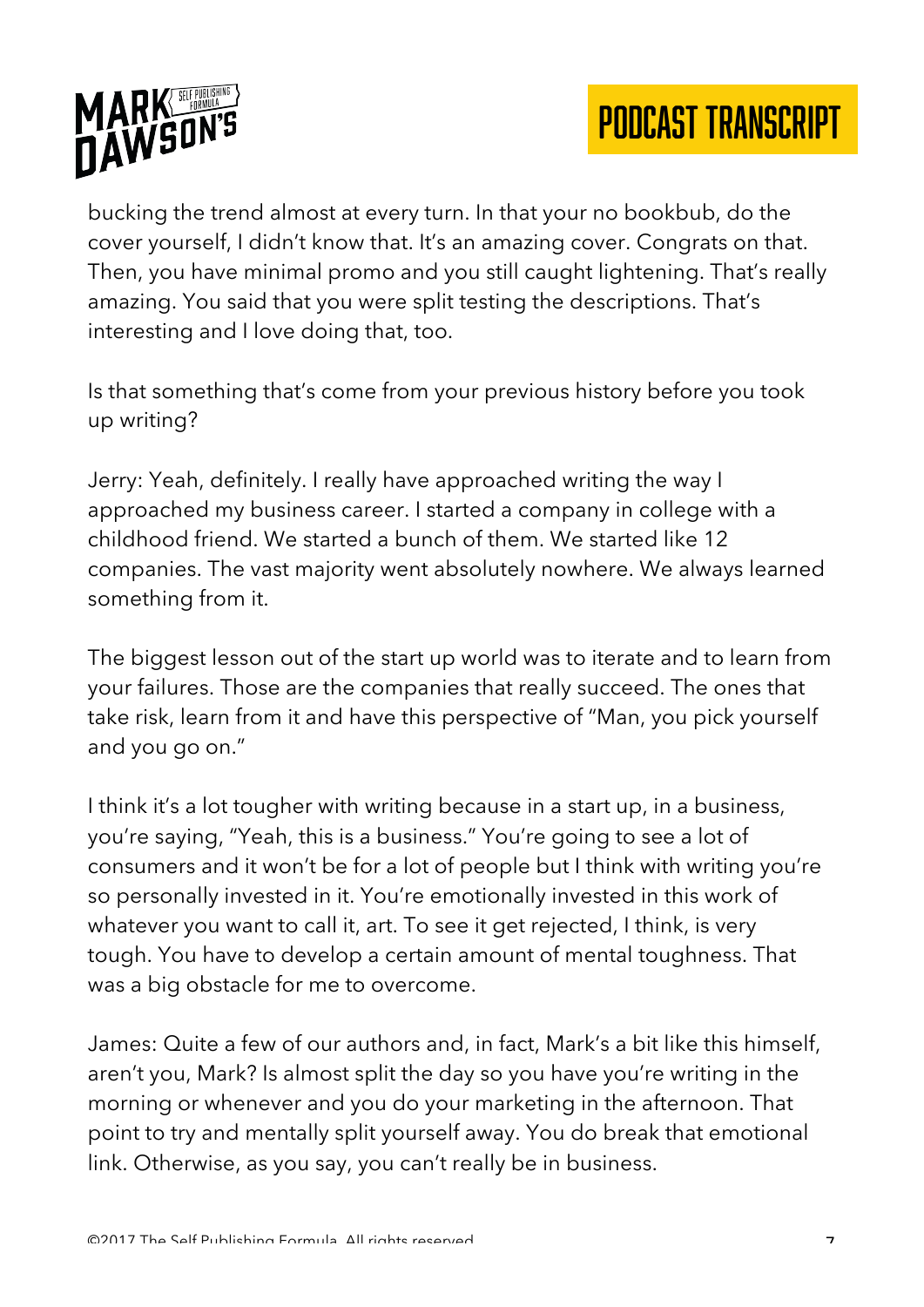



If you're going to be personally wounded when something doesn't work and take it as a rejection, rather than being clinical about what's not gone wrong, why's it not worked and let's try something else.

Jerry: I think that's right. That's exactly it. I write in the morning. In the afternoon, I try to follow up on the emails and do whatever else is going on. I think the mental toughness comes with time. It's quite a culture shock. James: We emailed before. This was after I heard you were on Simon's podcast way back.

When things started to take off for you and you started to get sales, you were checking your KDP dashboard every spare minute?

Jerry: Definitely. Very early, you're looking for any sort of confirmation that it's going well or some definitive validation to not give this up and do something else. I launched the book and it was not doing well. I didn't think it was.

We had run companies that had been pretty successful. A couple got pretty successful, then, a bunch went nowhere. The ones that get successful, those are the ones that you can tell when it's happening. There's this algorithmic spreading, like a virus. I was waiting and hoping that would happen.

My parents came up for dinner in North Carolina and asked, "How's it going?" I'm like, "It's not going well." I remember I was constantly checking my stats at dinner. They were like, "What has happened to you?" I was like, "Well, you know, it's hard to explain." I think it's one of those things that unless you've been through it, it is very hard to relate but, you get pretty obsessive. I did, anyway.

James: It's compulsive. I used to get in trouble. I'd go to the toilet and check my stats. Then, come back and say, "I've sold a book." You're actually right. It's that validation. Until that point, maybe for you, you would have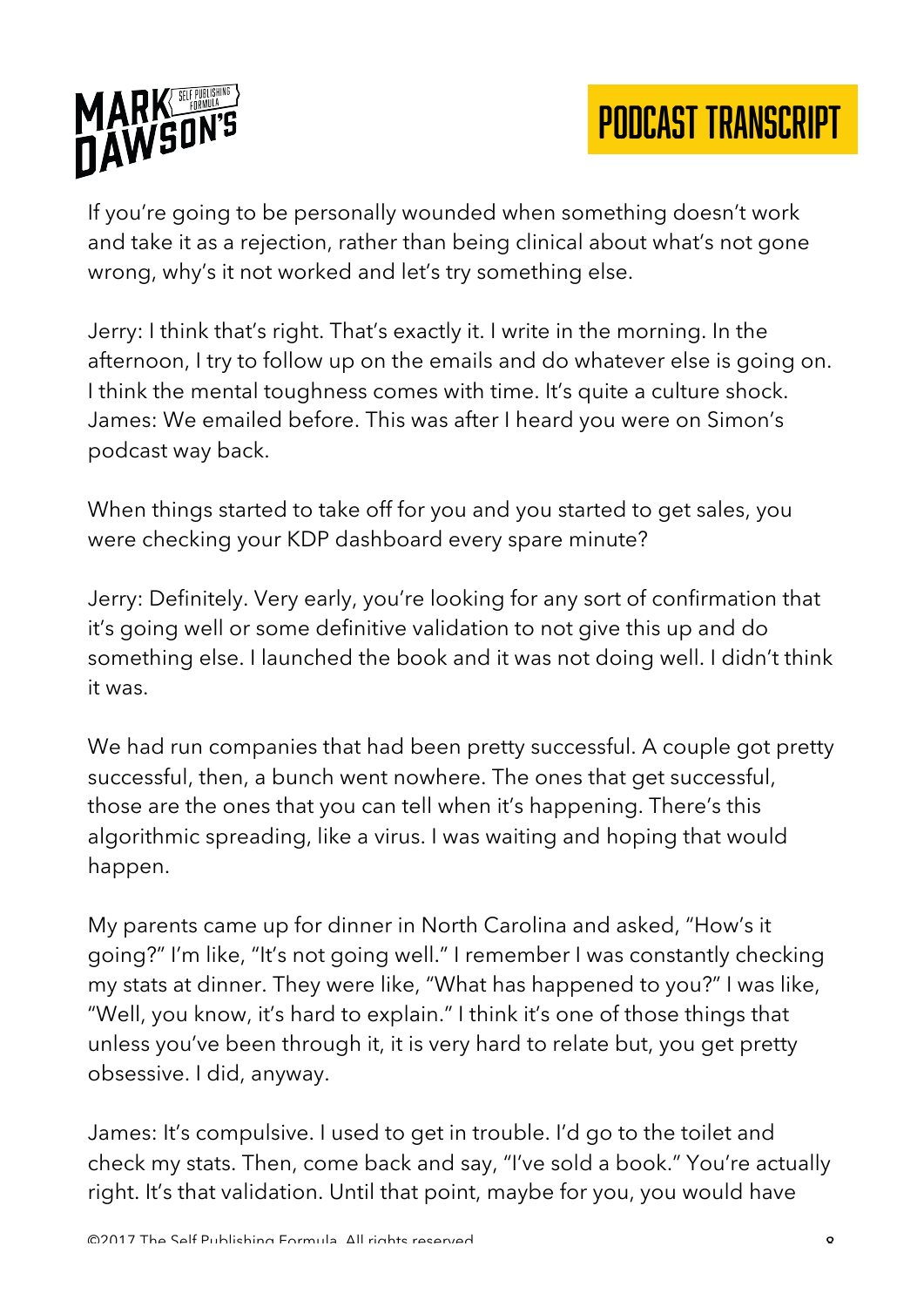

shown it to you're girlfriend. I showed it to my wife. They can say this book is amazing but in the back of your mind you're still thinking, "You're going to say that because you're invested in saying that."

When you get people you've never met before buying the book, and then, again, one step further in reviewing the book, it's exactly why we're all reasonably precious flowers when it comes to this kind of stuff. That is the validation that you need to give you the belief that maybe you got a bit of talent after all.

Jerry: I think that's it. I think for every human being, it's sort of like you need some daily dose of success or you need at some regular interval to maintain your motivation or you figure this is not working out. I've got to go do something else.

I do think that's one of the powerful things of self publishing is that you get data. It's a double-edged sword. You get data instantly. I do think one of the key skills here is mental toughness. I think it develops over time and then, discipline. You talked about routines and stuff like that. It's certainly helped me a lot.

James: What does your typical day look like, now, in terms of writing and marketing and production?

Jerry: I write in the morning and do everything else in the afternoon. I'm an outliner. I write pretty detailed character histories. Then, I'll write an outline of the novel. I do it for my own self-confidence. I want to know that when I'm writing something that I've got this big pay off at the end. The nightmare scenario where I wake up in a cold sweat at night is I've written two-thirds of a novel and there's not this blockbuster ending. That would terrify me.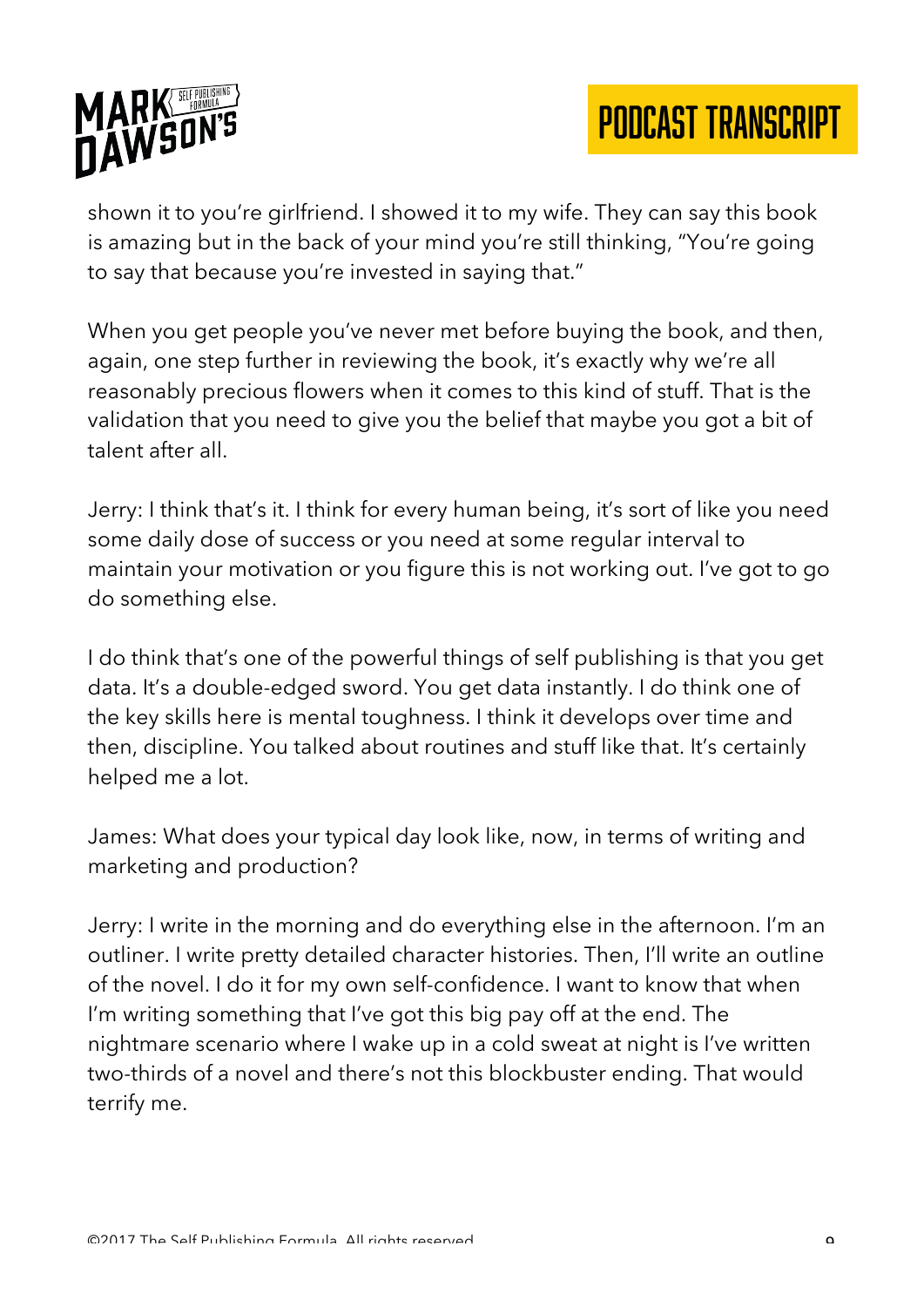

James: It's funny how many mysteries or horror films or things you do go to see, where they've really gone ahead and made the work but they still don't have an ending for it.

Jerry: That's exactly right. I hate it and I know readers would hate it. At the same time, when I start writing, so many things change.

When I wrote my first novel, my outline was so detailed. It was over detailed. About half way through, I threw the whole thing out and rewrote it.

Now, my outlines are loose enough to allow for things to happen as the story unfolds. I still have that ending is going to be there. I find that characters that I thought were going to be great weren't that interesting or the story takes a turn. That's fun.

I think that if you are really religious to the outline and you write something that doesn't make sense or strikes readers as odd, I think you hurt the story. What I've found is, when you're writing the story, to make sure it's logical and believable because if you lose that believability, it doesn't really matter what happens after that. That's my process.

James: Did you say you start with the characters and then do the outline?

Jerry: Yes. For me, the kind of books I'm writing, I really start with a scientific or historical mystery that intrigues me or some kind of premise that I really personally am intrigued by and get excited about. That's really what gets me started. Then, I start to think about what's a fresh character that might be involved in that, somebody that I would like to learn more about. Then, I start to flush out, "Okay, what's their personal history?" The plot almost comes from that. It's like, "Why are they involved? What's happening around them?" The arc of the story starts to unfold for me.

James: Do you write in Word or Scrivener?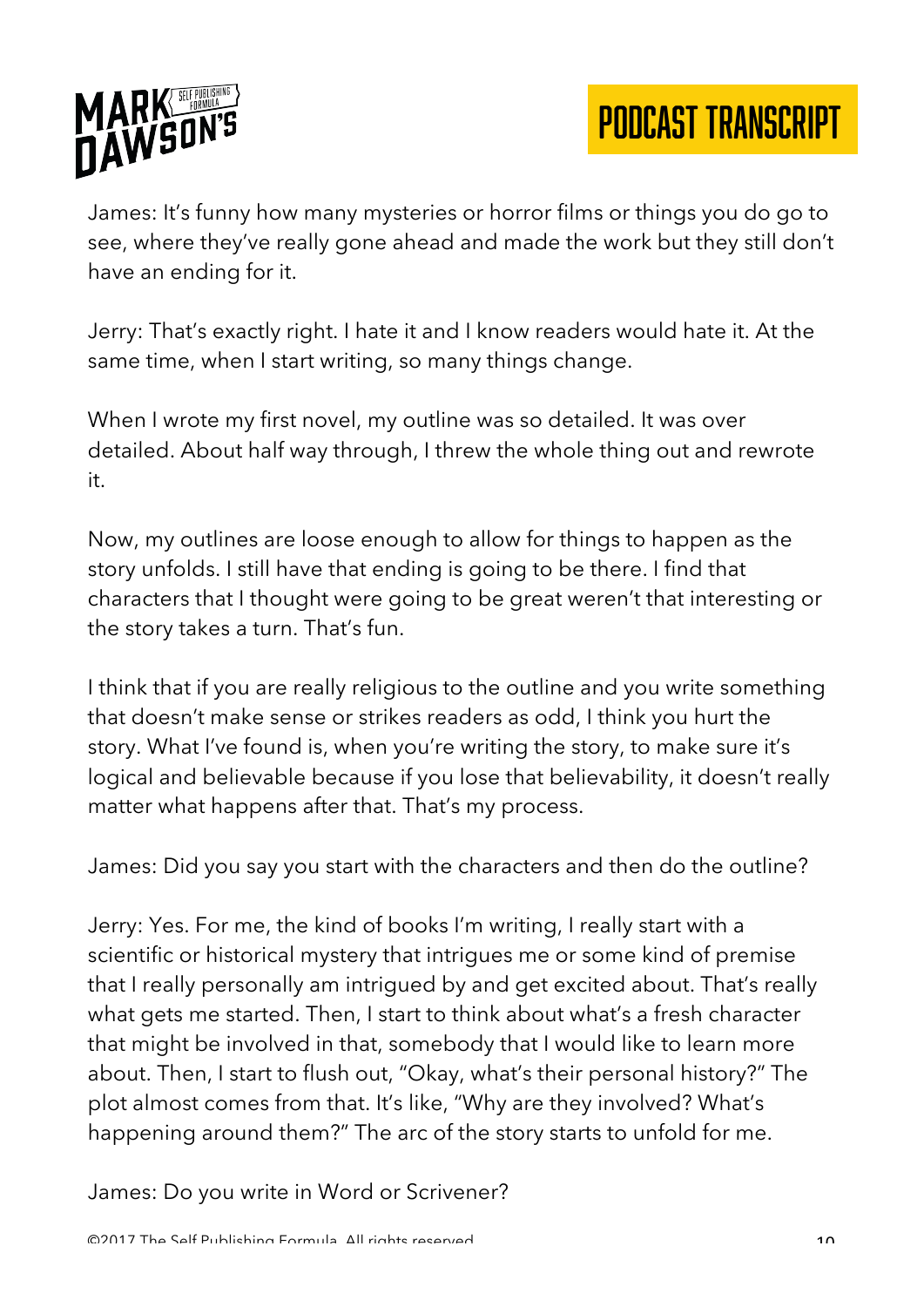

Jerry: I write on a neo writer. I don't know if you guys are familiar with that?

James: Yeah.

Jerry: The Neo writer is basically a key board with about four or five lines in monochrome text. It's got no internet connection, no spell check or anything like that. It operates on four double A batteries. It lasts for weeks at a time.

You can get them on eBay for 40 or 50 bucks or something. I write on the Neo because I find that it's nice to not have the internet or somebody telling me I'm misspelling. I'm a terrible speller. I'm a little obsessive. If I saw that I'd misspelled a word, I would correct it.

I write all my drafts there. I, also, think that Neo helps me to write shorter sentences and tighter prose. I tend to write longer prose, which I don't like, in Word or Scrivener. I take my drafts and I put them in Scrivener. In Scrivener, I organize all my outlines and all the other stuff. Then, I work it from there.

James: The Atlantis Gene took two and a half years to write. You've picked up speed since then.

The second and third books, were they faster work because you got your legs underneath you and you knew where you were going?

Jerry: Yes. The second and third were quicker to write. It took me two and a half years but I'd done a lot of the trilogy research and backstory. I had a lot for those second and third books already done.

I think the second one took me eight or nine months. When The Atlantis Gene came out, I had pretty good headstart on The Atlantis Plague. Although, I did rewrite The Atlantis Gene and it was just a ton of stuff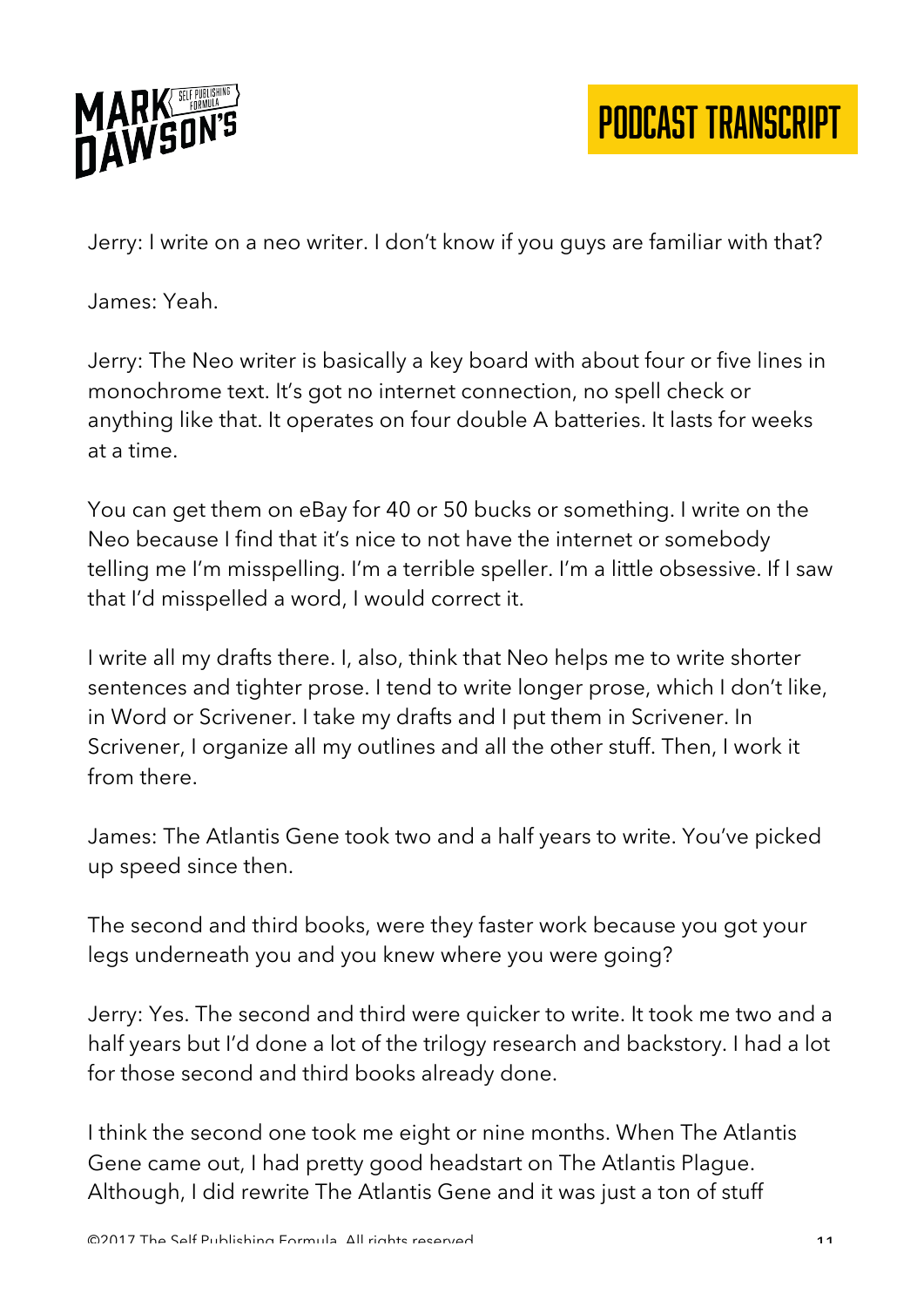

happening, while I was writing Plague. I've gotten a little faster. My last book came out December of 2014, Departure, which was a stand alone. Since, then, I've been writing a lot but I haven't published anything. James: I've got to say your books are clumped in what looks like a tremendously busy 18 months in your life.

Jerry: Yeah, it does look that way but I've been writing a lot now and I got a lot of stuff in terms of outlines, character bios and have a lot written that's stock piled that will come out at some point. It's just been a lot going on here. We're building a house and my wife is pregnant. There's just life stuff going on. What I'm trying to do is get a lot of my research and planning done ahead of time so when the baby comes I can just write every day and start putting this stuff out there.

James: The readers are going to be pleased to hear that. You have a loyal following, a huge, loyal following, I should say. I know that you value your contact with readers. It's certainly something that comes across in the interviews I've heard and the bits I've read about you.

How do you approach that and how important is it to you?

Jerry: It's huge. I think it's important for me. I learn a lot from readers. They're also a source of inspiration and just daily encouragement. When I set out to write my first book I'd always loved science fiction and I'd always loved reading it. It'd been this source of calm and escape in my life and was really one of the sources of joy. I thought, "I'm going to write this novel and if it takes off, this is going to be my second career." It's going to be something that I really am into and feel is this really valuable thing for the world. If it didn't workout or wasn't a huge success, I thought, "This might be a hobby or maybe I'll go do something else."

I remember very early I got a reader email that said, "I've been in the hospital for a few weeks. I read your book. It was just this thing that took me out of what was going on and this real source of happiness in my life." That's when it came full circle.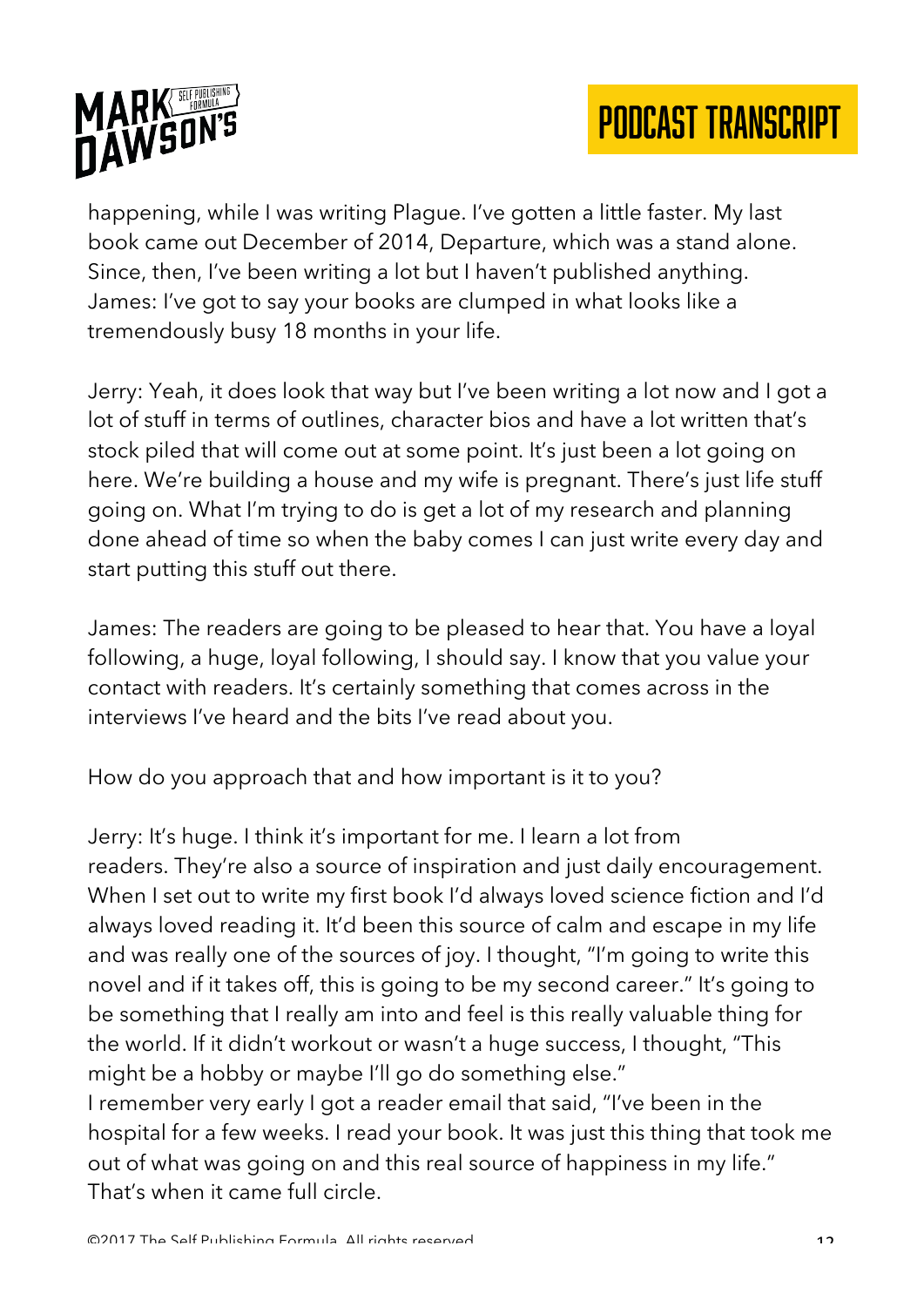

I had become this role for this reader that other great writers had been for me. That's when i knew I was going to keep doing it no matter what. The reader interaction is very important for me. I think it varies for each writer but I still like doing it.

James: Did you, straight out of the gate, have a mailing list set up? Jerry: I did.

James: Do you think that's a benefit from your previous experience that you knew, immediately, that that was going to be crucially important?

Jerry: I knew right off the bat I wanted to have a mailing list. I knew I needed it. I obviously did my own website. I wanted that to be a big role. I'm going to do more with the website.

When the first book came out, I had this fact versus fiction piece. With Departure, we did this Easter egg hunt with all these sites. On the website we had all this bonus feature content and stuff and an epilogue, which hadn't appeared before.

I've got some other ideas that I'm going to do for the web site that I think will be pretty cool. I would encourage writers and I think the website, depending on what kind of books you write, for my genre, for techno thrillers, I hope they lead people who are intellectually curious and they want to go on the website and say, "I wonder how much of that was real?" and read more and things like that.

James: Regarding the bonus content and the Easter eggs, was that something that was driven by Harper Collins or had you said to them that you wanted to do something like that?

Jerry: It was something that I wanted to do. The book, Departure, came out in December '14 and they were doing this rerelease. The book had been edited. There was a new chapter.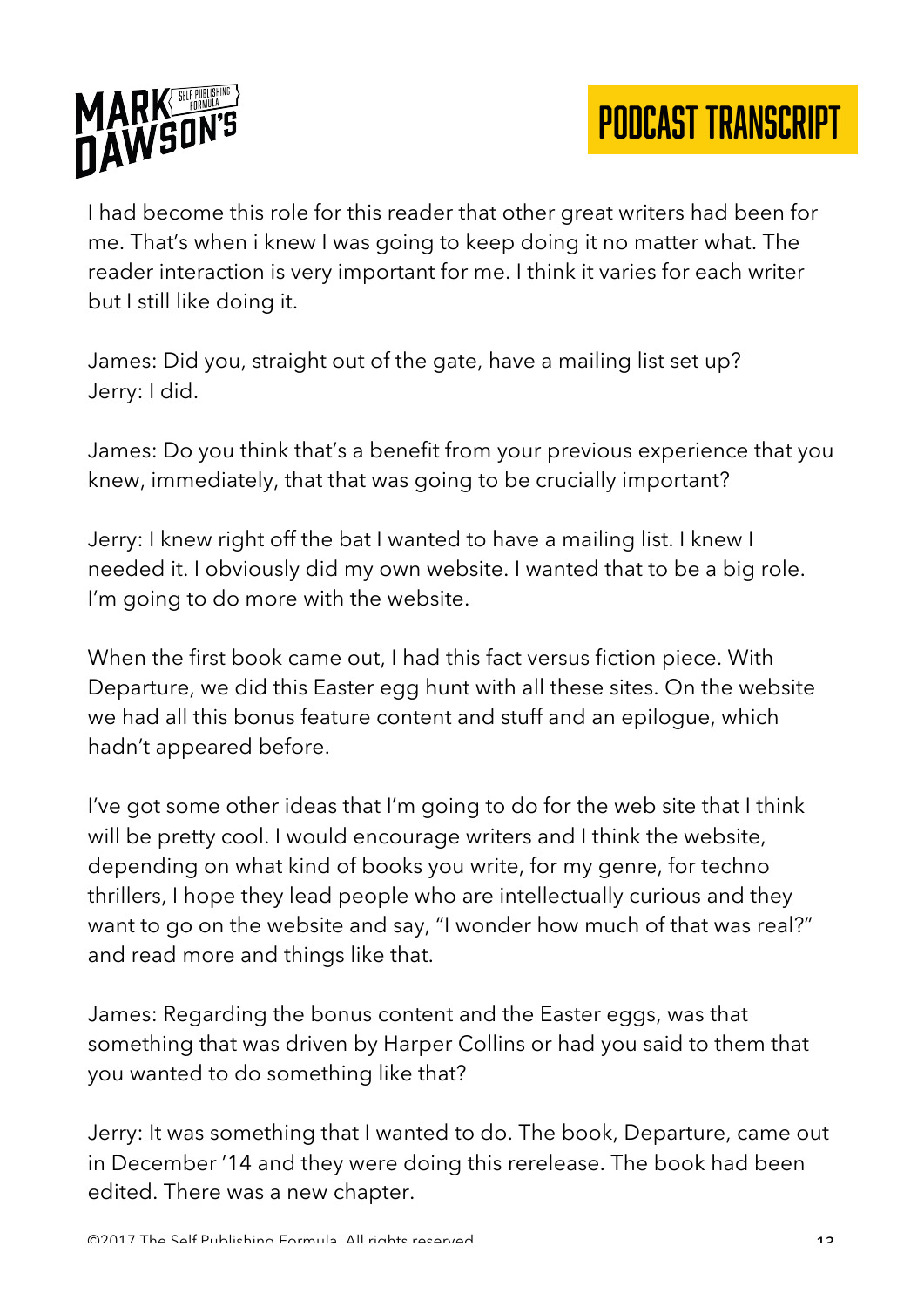



I was not convinced that people who had read the self published version would get a lot out of reading the rerelease. It was edited and remastered. It had that new chapter but if they did want to revisit the story, I wanted to give them a little more to enhance it.

James: There is the George Lucas approach to a work of art as you, then, repackage it every 18 months for 12 years.

Jerry: It's not an approach I intend to take.

Mark: Mugs like me keep buying it. That's the thing, isn't it? If you become a fan of something, a fan of an author, you are up for that. Even if dear old Douglas Adams was still alive, one of my favorite authors, it would be joyous for him to revisit some of the early books and rewrite bits and pieces of it. I'd be completely up for that.

I guess you're talking about the difference in your super fans and your more casual fans. For you, it seems to be you do have a loyal following, which is why I'm probably pleased on their behalf to hear that there's more stuff coming out.

Jerry: Yeah, there's a lot more coming.

Mark: Where are you, now, in terms of the Indie and traditionally published split. I noticed with Departure you Indie launched that but it was very quickly picked up.

Jerry: Departure came out in December of 2014. It did well, sold about a quarter of a million copies in four or five months. Fox bought the movie rights. Then, they called Harper Collins and they bought the print rights. I don't think I would have gone the traditional publishing route, initially, but, it was a situation where I thought, "Well, my core audience, a lot of my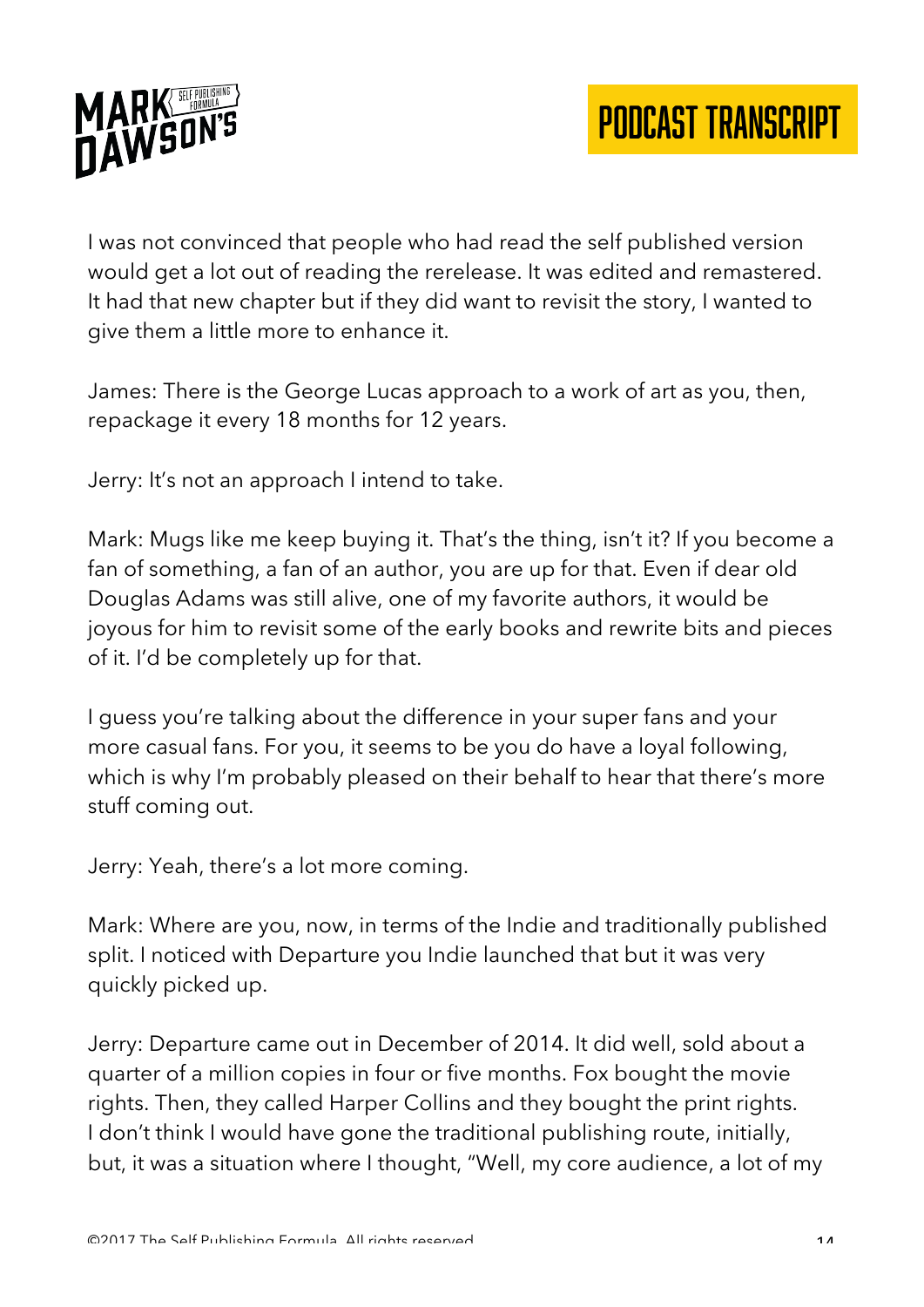



readers, have read Departure. I'm going to be able to leave it up for another month or two months or whatever, while we sort this contract out." I thought this might be a good way to test the water. It's a nice experiment in that you get pretty clear data. My self publishing audience had largely read it. Then, the question becomes "How many people that are reading print and reading in other retailers have this appetite for the work?" I'm still waiting on that data from Harper Collins.

I'll say that I prefer self publishing for a couple of reasons. I think it may just be an issue of work flow and personality. I ran a series of internet companies and when you're in that situation, you're very used to making all the decisions, for better or worse, and having control your own destiny. There's nobody who actually controls their own destiny. When you have that kind of delusion and you get to make the calls and you get to iterate fast. I like that. I think that's where the world's going.

The other thing I didn't really appreciate when they bought the rights, is that the book would come out and it'd be \$9.99 for an ebook. I don't know when it went up on Amazon, the other retailers, I just sort of felt like, "Man, that I think is a lot of money to pay for the average person." For the person, here in North Carolina, who makes \$10 or \$12 an hour, works full time 40 hour week and that's \$480 a week and you want them to give two percent of their whole paycheck. After you pay taxes, it becomes I think pretty real. I don't know.

I'm pretty financially secure at this point in my life so I'm writing these books because it's an outlet for me and it's something that I get a lot out of. I certainly want them to be read. That's what I was after with traditional publishing is to find a wider audience.

With all that being said, I always encourage authors to figure out what they want from writing, what's important for them. I'm not someone who thinks there's one answer. I certainly think the criteria for traditionally publishing is getting a little more narrow by the day.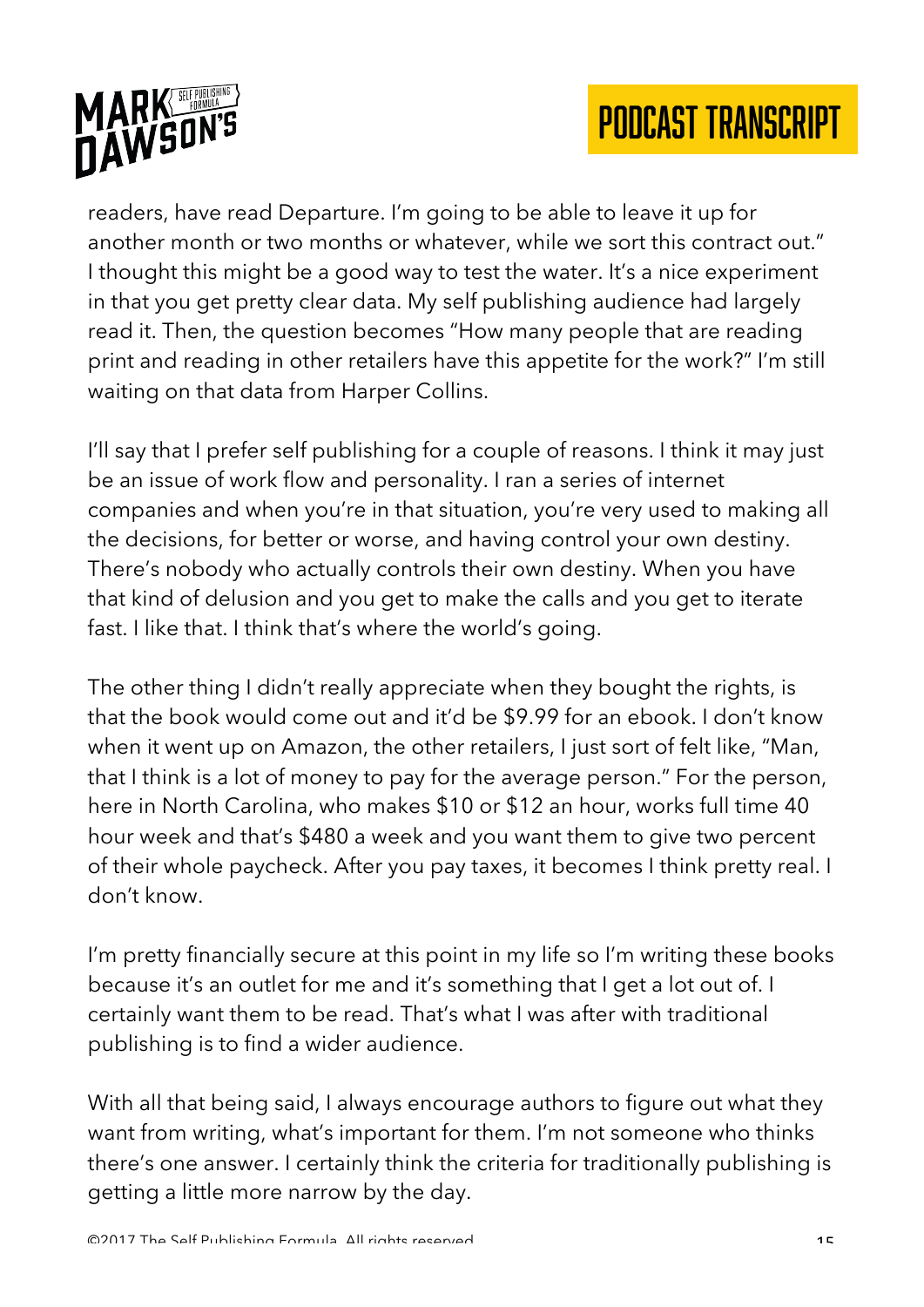

Mark: Let's just go back to the Atlantis series, you self published those and they started to sell huge amounts.

How did the traditional world hinge on that? Did you have an agent or did they come straight to you? What happened?

Jerry: Both. When the books really started to break out, the big major publishers never contacted me but some smaller ones did. Then, agents really started to inquire. I considered traditionally publishing them but I really felt like, at that point in my career, what I needed to do was to learn and to continue to get better at writing.

I didn't want to take the books out of the market because I was getting so many reviews. I was getting a lot of email, and a lot of feedback. I also didn't want to mess with what worked. The book was selling. Things were happening. There's a lot more risk in upsetting the apple cart here than staying the course. What I did was I decided I'm going to sell foreign rights and that's what we've done since then, with the exception of Departure. Mark: You think from now on, you've got these other books in the pipeline, that you're fairly set at this stage on keeping control and doing your own thing?

Jerry: I think it's what's right for me. With that being said, I'm not an absolutist. If somebody comes to me with some offer, I'll certainly entertain it. I'm an open minded person but, I think, that contractually, Harper Collins has 30 days to bid on my next book. I have to fulfill my obligation there. I don't have anything bad to say about them. I think they're fine hardworking people. I think for me, it gets down to what I value and what I'm trying to get out of the market.

Mark: Tell us about the films, briefly. I know we'll go back to books in a minute. That's always an exciting thing for any author to imagine a film deal. Again, I have to quote Douglas Adams. I remember he died in the 20 years between selling the film rights and the film being made. I remember him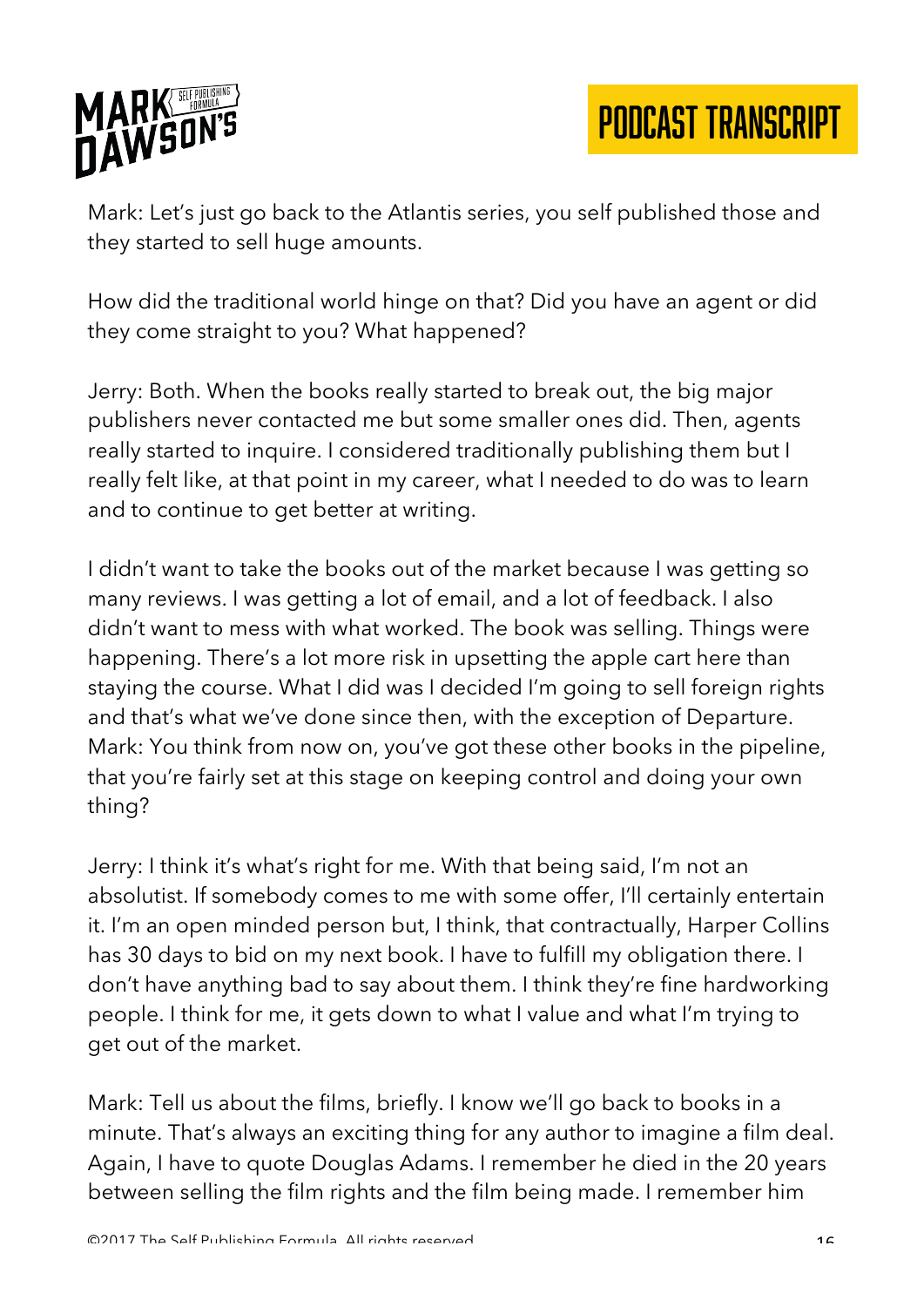

saying in the intro to one of his books, "The film is in production and will be made any decade now."

These are live projects for you, aren't they?

Jerry: Yeah, they are. I'll admit I'm not intimately involved in the projects and don't have a lot to report there. I talk with them every now and then. They keep me updated. I think out of them being polite to me. I don't know. I'm very optimistic. I hope that the movies will get made. The way I look at is it may or may not happen. They've invested a lot of money into and quite a lot of time. The way it's set up is that these are all options that expire. The clock's ticking. I don't know what will happen.

Mark: Have people been attached?

Jerry: They have. I don't know that it's been announced.

Mark: I'm in a similar position. I optioned one of my series to Hollywood and producers have attached writers and directors but I can't say either. I think I agree with you. My view on that is if it comes off, fantastic but it's not something I'm going to bank on or expect. It would be a nice thing. It would be an amazing thing if it came off.

Jerry: Yeah, exactly.

Mark: It's going to need a lot of work.

Jerry: The contract negotiations. I was trying to figure that out. I was like, "Are they trying to make a movie of the week or what is this?" The lawyer is like, "They're thinking summer blockbuster with lots of fire and explosions." I was like, "Oh, that's what I'm looking for."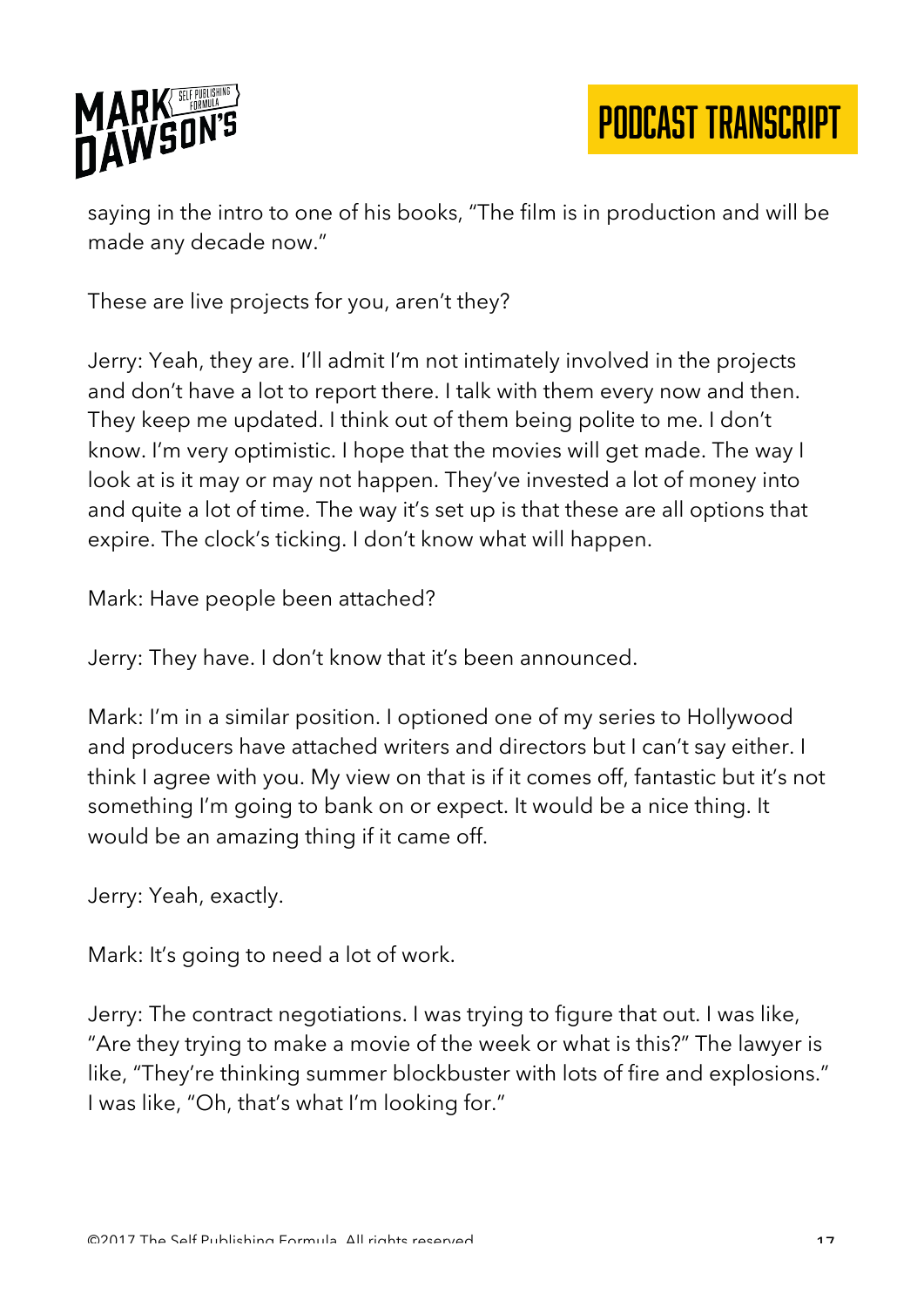



Mark: A fantastic way off the success of The Martian of being Indie published originally by Andy Weir and it's a great trailblazing film for you to follow on. Hopefully, it certainly sets the scene for Hollywood. Jerry: Yeah, he set the bar pretty high. That's just an amazing success story and an amazing fictional story.

Mark: Well, deserved.

Jerry: Let's don't make any of those comparisons.

James: We've got up to the morning, in terms of how you work. How many words to you tend to shoot for each day?

Jerry: I get as many as I can. I find that I have two phases. There's this phase where I'm planning a novel and doing a ton of research and character bios. That's oftentimes when I'm first starting. Really happy in that phase. Then, I really start to wear out because I'm not writing. I don't feel like I'm getting anywhere. Most days, I can get three or 4000 words, when I'm actively writing. After that, I find that my mental stamina, I'm just not as fresh and I don't think the writing is quite as good. I've gone past that some days. I'm sprinting to the finish but I find I do more rewrites on that stuff. At some point, I just have to bag it everyday and say, "That's as much good stuff as I'm going to get."

James: You talk about being an outliner. At some point, throwing some of those ideas away. The guys and girls who are writing a book and getting quite excited about wondering where this is going to go during a writing session.

Do you ever get to that stage in your characters or plots or is it all planned? Jerry: Certainly, those moments. I won't say that it's the majority of the time or even a large part of the time but there are those moments when things happen.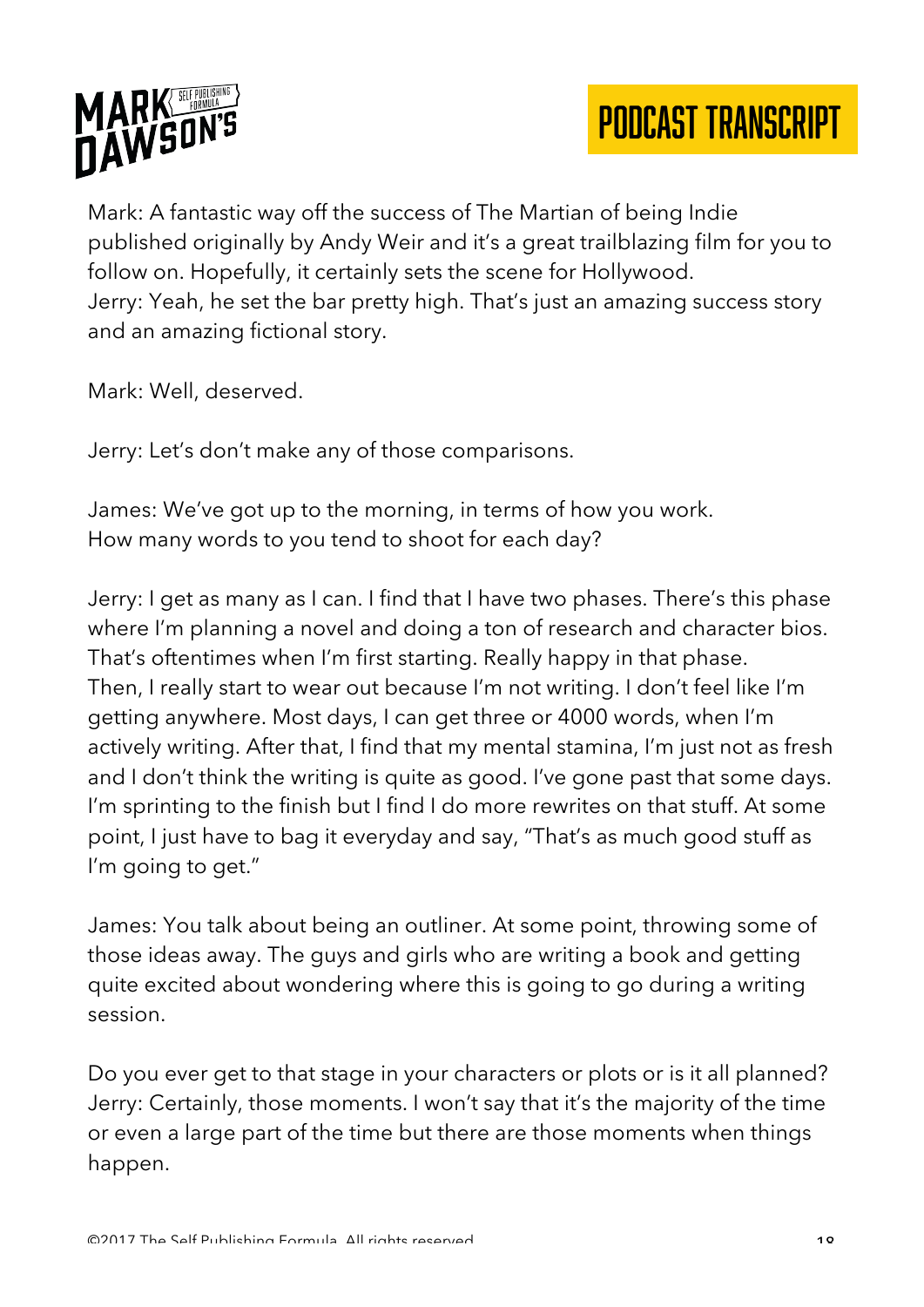



I think that's part of the magic and part of the reason we all do this is you get to some point and the novel just starts writing itself and things start happening. Things that you never planned or imagined and you're like, "Oh, that's really cool." I think those are some of the most fun times. I'm writing techno thrillers and oftentimes there's a lot of dense stuff in there and you kind of worry and wonder if readers are as into it as you are and as much of a geek as I am.

Those moments when the plot really takes those twists and those turns and you know that almost universally, all the readers are going to like it because you're so blown away. Those are the things that I certainly get excited about. In fact, when I'm outlining, some scenes will come up and I think they're so good. I'll go ahead and write them. Obviously, I rewrite it when you get to that point. There are points in the story that I look forward to writing and things that I know are going to happen and readers are going to love. Yeah, I totally agree.

James: We want to get through a few of the questions that have come from our Facebook group. Karen O'Connor, I think you more or less answered both of these but she wants to know about, because the plots are full of twists and turns and loads of action, how much planning goes into the books? We've pretty much covered that.

The other question from her, also, you've sort of alluded to, is whether you deliberately picked techno thriller as a genre to write in because it was a niche market or because of something that you love to write?

Jerry: It's something that I really love. When I started, I considered two genres. One was space adventure and the other was techno thrillers. I really felt like for space adventure, there was a lot of writers doing it. I thought that the competition would probably be more intense. Star Trek and Star Wars, those are the things I grew up, and the X-Files, that was huge. I also, felt like, because a writer starting out, for myself, I wanted to do something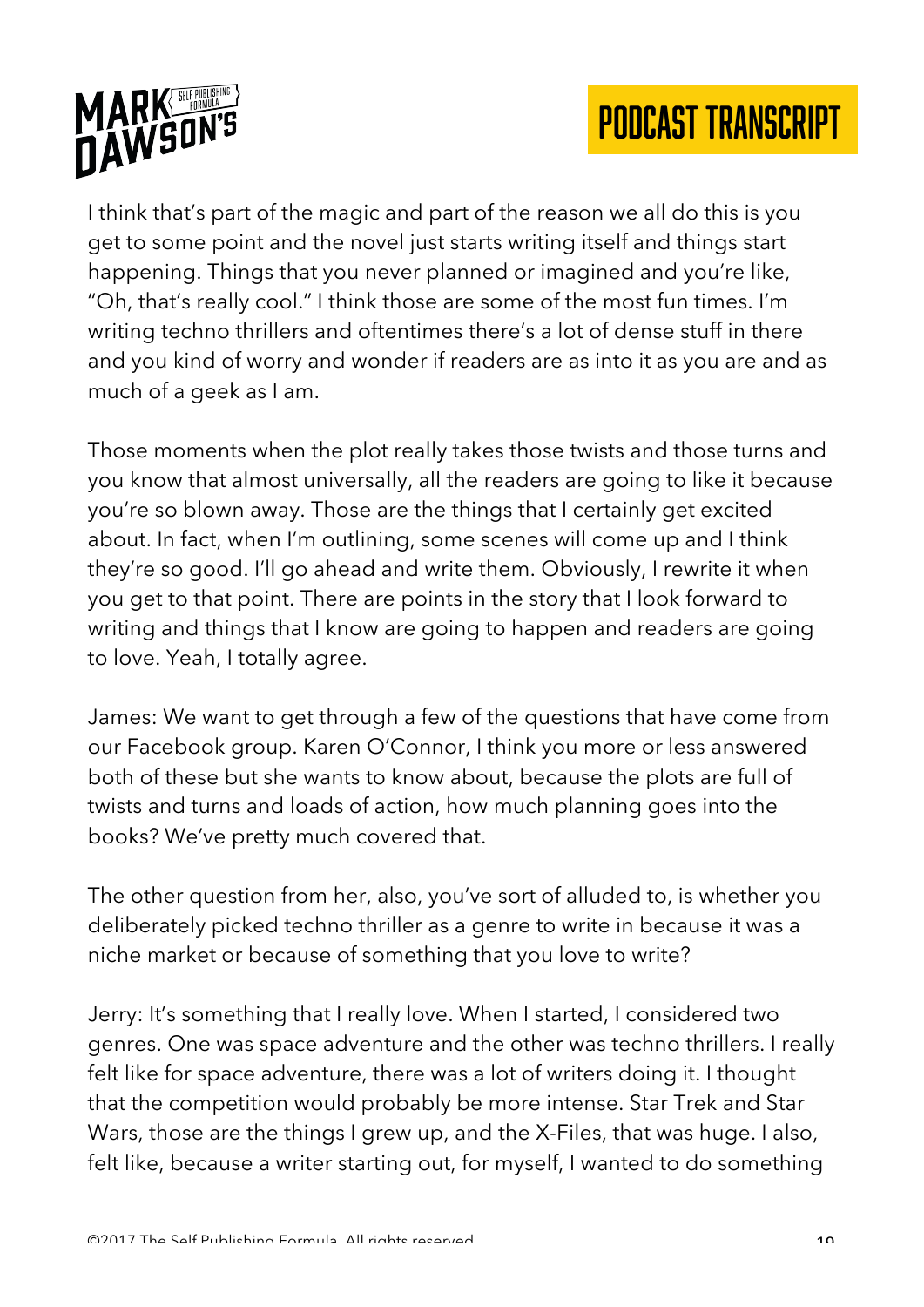

where, even if my writing or my characters weren't as good, the novel could stand out.

James: I think, also, because you addressed this earlier and you did talk about you loved to write in the genre, obviously, that to an extent, answered the question, which was have you chosen this commercially or have you chosen it because it's what you want to do. Obviously, most authors will say, quite rightly, it's got to be a combination of the two, right? You've got to not be silly and choose something that nobody's going to want to read. On the other hand, if you don't enjoy it, if you don't want to know the story, how can you put your heart and soul into it and make other people want it.

Jerry: I think that's right. The core of my feeling is that you choose something that you're passionate about because that comes through in the writing. For me, techno thrillers was a perfect genre to start in because I knew my writing and my character development and all these things would develop over time. That earlier, it wouldn't be nearly as good as what I really wanted it to be.

I felt, doing a techno thriller, something with a lot of science and history, there was a lot there for readers. I felt good about doing that. I considered doing a techno thriller or a space adventure very early in my career. Although, the third book in the series, The Atlantis World, is very much a space adventure, which has been hit and a miss with varying groups of readers. I eventually got there, I guess.

James: We've got a few other questions. Jeff Shelby, who asked that one, he's asked a couple, actually. I noticed there's a reasonable amount of jealousy coming out through these questions. I guess because it looks, from the outside, that things happened very quickly for you without too much effort, which is not quite the case, at all.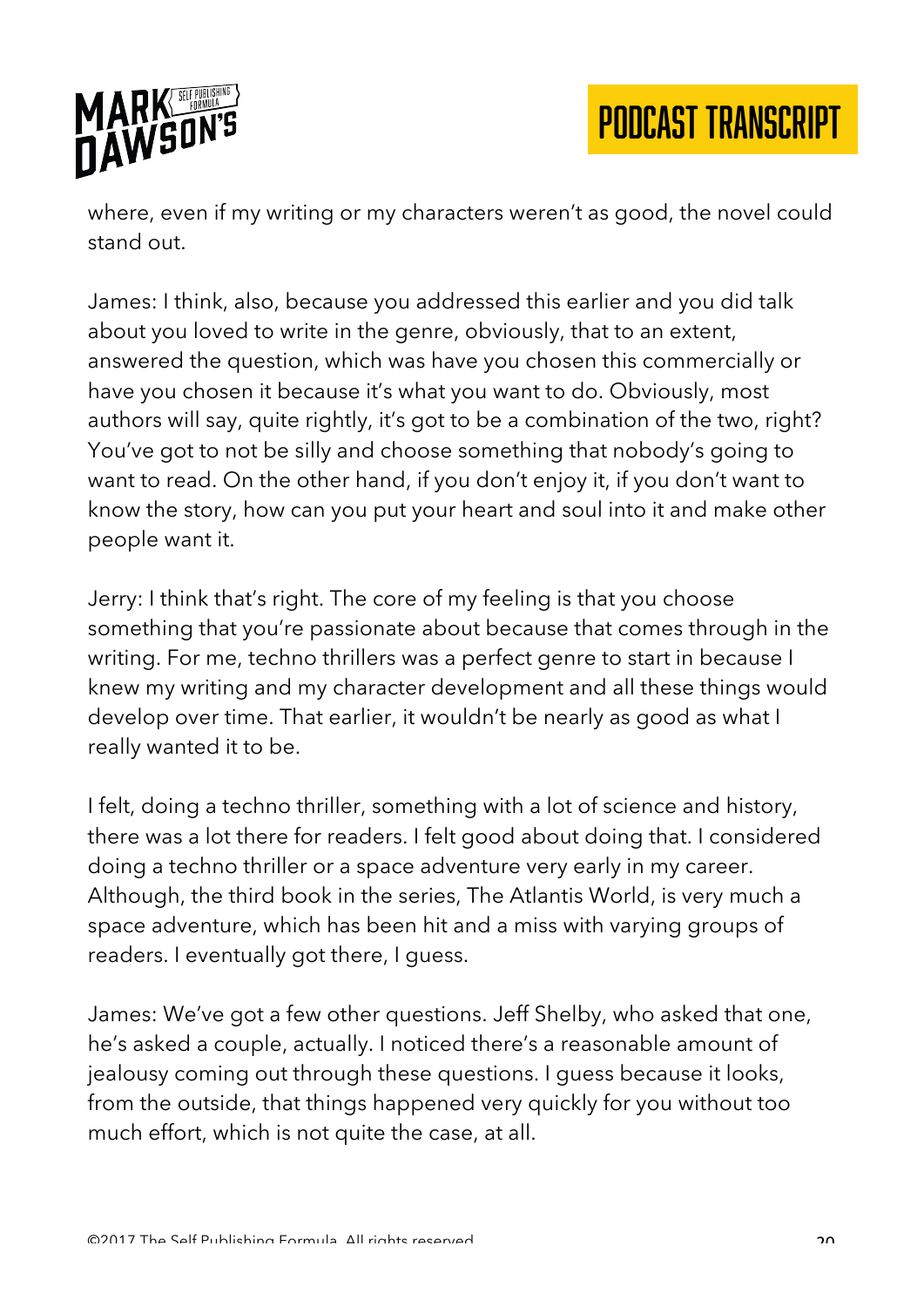

Dean Crawford saying, "Can you ask him to get out of my way on the Amazon Bestseller ranking? Send some of his fans over with their wallets." I'm sure you'll be happy to do that.

Jerry: A great guy. I love that.

James: One last question from him and you have already addressed this as well, which is about the price that Harper Collins set for Departure. He's pegged it at 4.99. I know it's nine pounds 99 in the U. K. which is knocking on 13.50, 14 bucks equivalent.

He wanted to know if this is a new strategy and whether you had a voice in that?

Jerry: I did. I've had a voice since the launch, encouraging them to lower the price and they've agreed. I've been very happy about that. The paperbacks coming out this summer and I hope they'll continue to keep the price at 4.99 or less in the U. S. I haven't seen the U. K. Price but that feels pretty exorbitant.

Mark: I'm with you on that one. I think 4.99 is almost the perfect price for an ebook. The thing is it's perfect convergence of volume and price. You're going to sell more copies at that level and still getting a pretty decent at 3.60 royalty, something along those lines, certainly from self publishing. That does seem to be the sweet spot. Pushing things higher than the paper cost is just ridiculous.

James: That seems to be the case for Departure in the U. K. Nine pounds 99 kindle edition, 7.99 paperback, 15.19 hardcover. When you go with a traditional publishing deal there's different contracts for different territories. It starts to become more complicated to have control or have a say over it.

Jerry: That's right. You get your say but you don't get the decision.